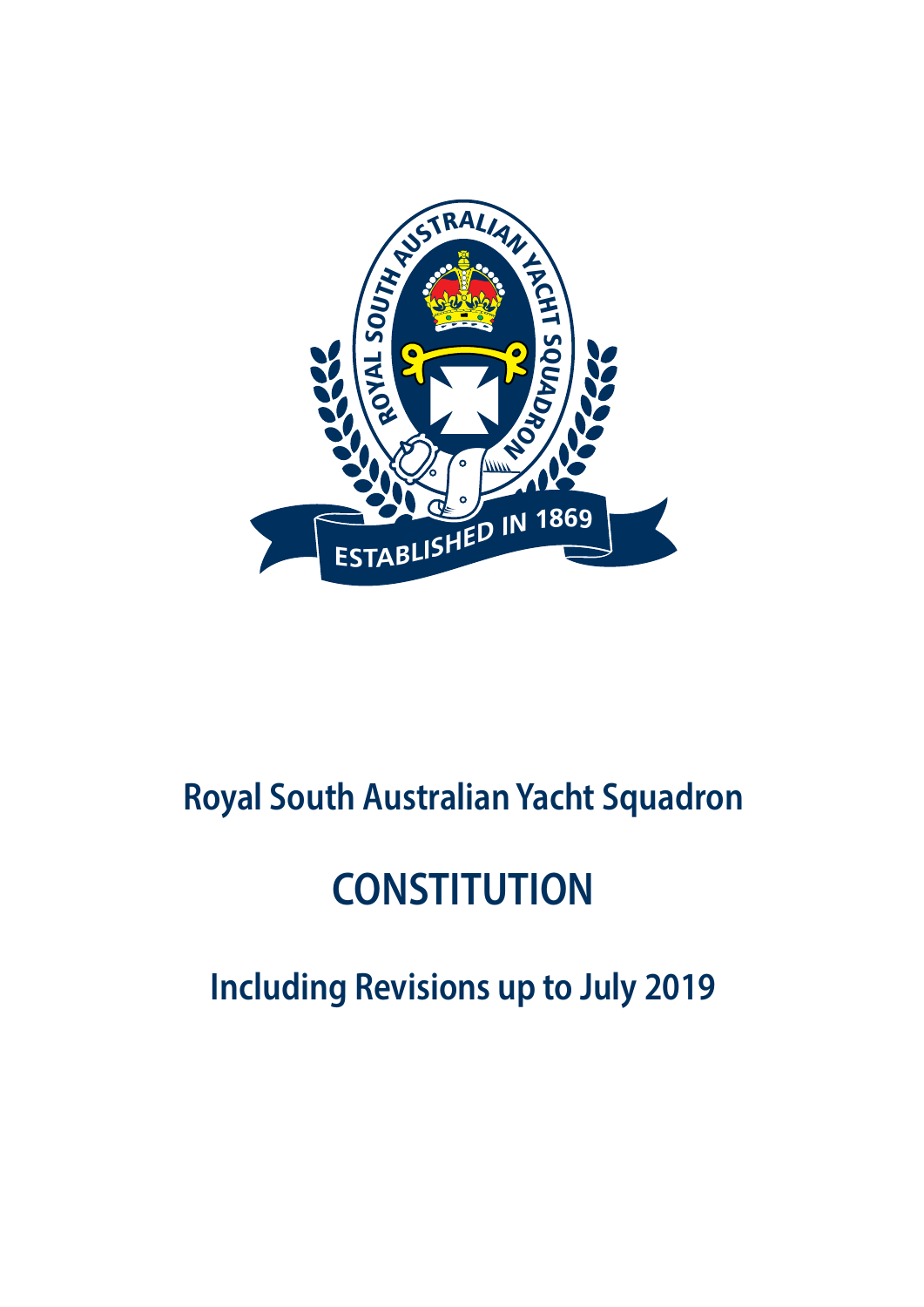## Royal South Australian Yacht Squadron Incorporated Constitution

### **Table of Contents**

| Alteration of Constitution and Repeal of Previous Constitution and Rules  page - 13 |
|-------------------------------------------------------------------------------------|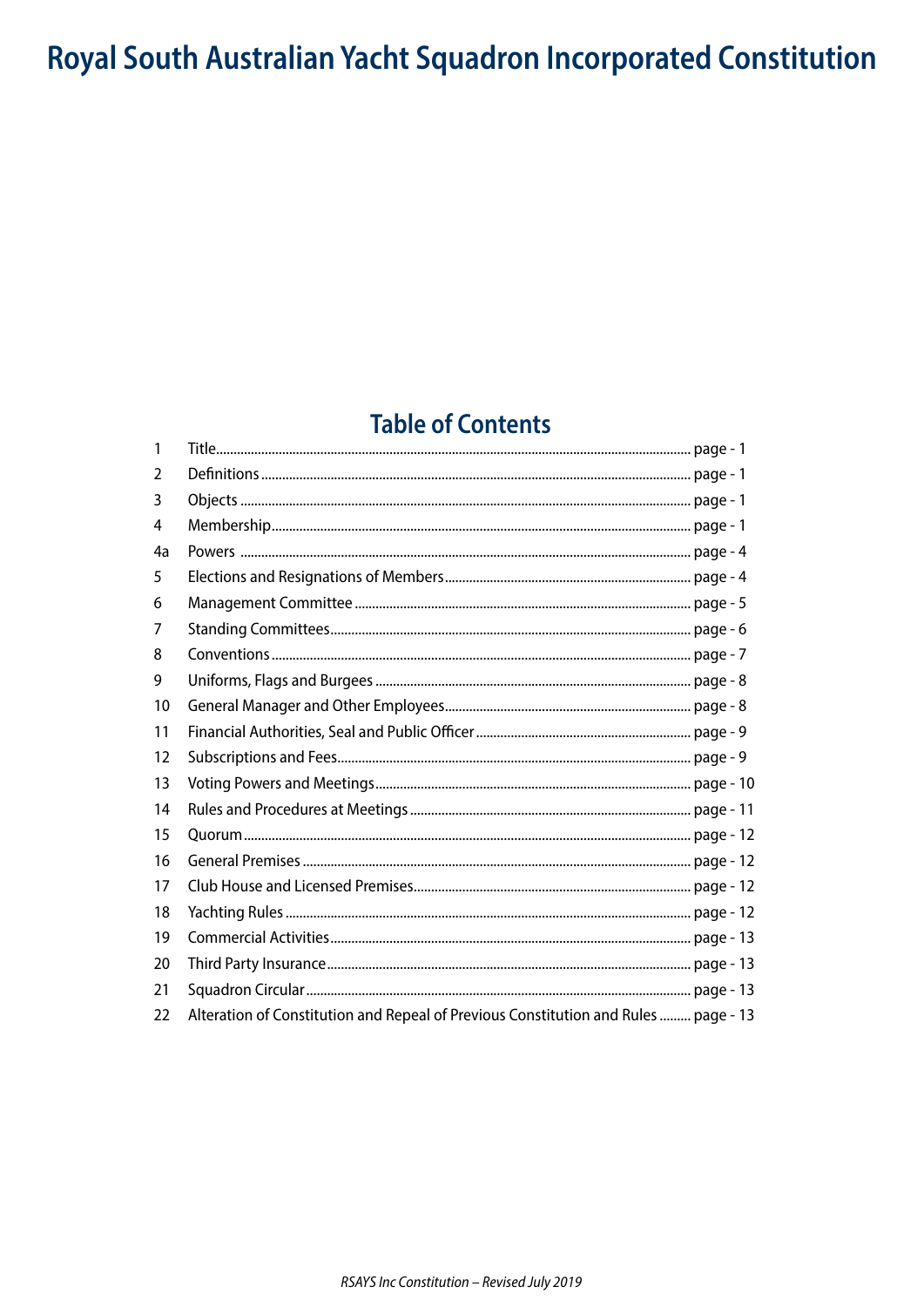#### <span id="page-2-0"></span>**1 TITLE**

The Squadron shall be entitled the "Royal South Australian Yacht Squadron Incorporated".

#### **2 DEFINITIONS**

In this Constitution and in these rules and By-laws, unless the contrary appears:

- 2.1 "Squadron" means Royal South Australian Yacht Squadron Incorporated.
- 2.2 "Member" means a duly elected Member of the Royal South Australian Yacht Squadron Incorporated.
- 2.3 "Voting Member" means a Squadron Member who is a Senior Member, an Intermediate Member, a Life Member or an adult who as a Family Member is exercising voting rights in accordance with these rules.
- 2.4 "Club House" means the registered premises of the Squadron.
- 2.5 "Squadron Premises" means that portion of land and water situated at Outer Harbor under the control, jurisdiction and authority of the Squadron.
- 2.6 "Yacht", "Vessel", "Boat" means a vessel on the Yacht Register of the Squadron, whether propelled by sail or power, except where the context means a particular type of vessel.
- 2.7 Words in the masculine gender may include the feminine gender. Words in the singular number may include the plural.
- 2.8 "Financial Member" means a Member who has no debt to the Squadron outstanding for more than thirty days.

#### **3 OBJECTS**

- 3.1 The objects of the Squadron shall be to facilitate, extend and foster the sport of yachting generally, and to encourage the principle of fellowship amongst its Members.
- 3.2 The Squadron is at all times prohibited from making any distribution, whether in money, property, or otherwise to its Members or relatives of its Members, and such prohibition shall extend to any winding up or liquidation.

#### **4 MEMBERSHIP**

- 4.1 The membership of the Squadron is divided into the following categories:
	- 4.1.1 Senior Members
	- 4.1.2 Family Members
	- 4.1.3 Intermediate Members
	- 4.1.4 Associate Members
	- 4.1.5 Junior Members
	- 4.1.6 Life Members
	- 4.1.7 Ex Officio Members
	- 4.1.8 Honorary Members
	- 4.1.9 Honorary Associate Members
	- 4.1.10 Absent Members
	- 4.1.11 Crew Members
	- 4.1.12 Corporate Members
	- 4.1.13 Daily Crew Members
- 4.2 Voting Members

The following shall be designated "Voting Members" of the Squadron, namely Senior, Intermediate, Life Members and Family Members over the age of 18 years who are exercising voting rights in accordance with these rules.

- 4.3 Persons who are not less than 18 years of age and who demonstrate active interest and continuing participation in yachting generally are eligible for nomination for Membership of the Squadron as Senior or Associate Members or Intermediate Members or as Family Members if otherwise qualified in accordance with these rules.
- 4.3 Senior Membership is an individual membership and entitles the Senior Member to enjoy comprehensively (subject to these rules) all privileges of the Squadron, including the right to speak and vote at meetings; the right to participate in the election of new Members to the Squadron and the election of the Management and Standing Committees, the right to nominate candidates for such elections; the right to be elected as a committee member; the right to become the owner of a boat in the Squadron Pool; and the right to occupy space allocated and/or licensed by the Squadron.
- 4.4 Family Membership shall be available to:-
	- 4.4.1 Any two adults who cohabit as a family but such membership shall not be available to adults who are related to each other except as spouses.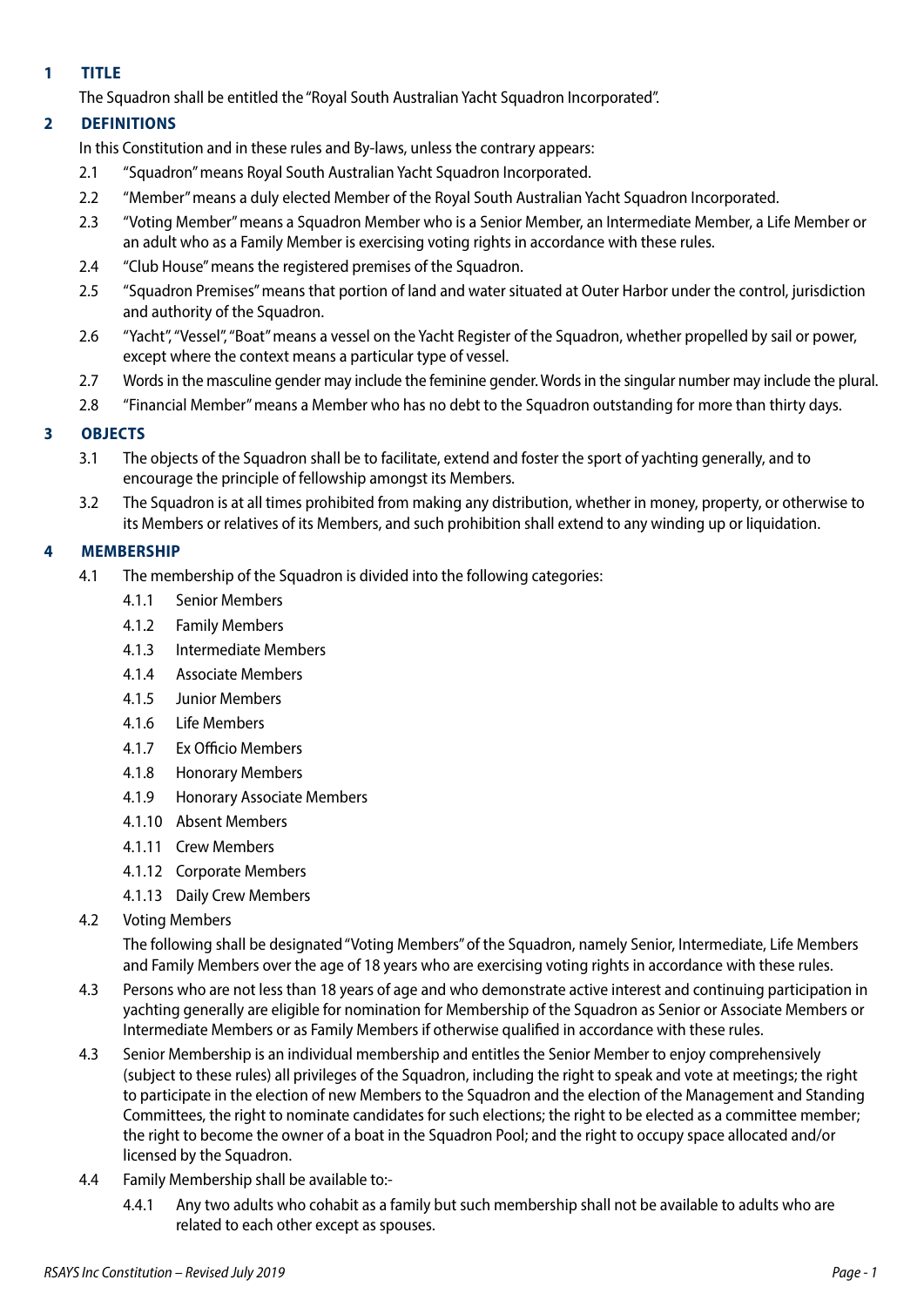- 4.4.2 Any person under the age of 18 years who is the child of the person or either of the persons mentioned in paragraph 4.4.1; or who cohabits with the family mentioned in paragraph 4.4.1.
- 4.4.3 The voting rights attaching to family membership shall be exercised by either one of the adults mentioned in paragraph 4.4.1 and nominated by them; in the absence of a nomination (when required) the person whose name first appears upon the alphabetical membership list referred to in Rule 5.5 shall in the event of dispute be deemed to hold the nomination.
- 4.4.4 Except as regards voting rights as hereinbefore mentioned, the membership rights attaching to each of the adults included in a family membership shall be as nearly as possible the same as those attaching to senior membership; the membership rights attaching to the family membership of each person under the age of 18 years shall be as nearly as possible the same as those enjoyed by Junior Members.
- 4.5 Where by reason of altered circumstances the adults comprising a family membership cease to remain so qualified, then such membership shall be dissolved and such persons or the remaining person (together with any persons mentioned in Rule 4.4.2) may elect to transfer with the approval of the Management Committee to some other class of membership for which such person or persons may respectively then be eligible (without any requirement of a further entrance fee, but without any refund of fees already due).
- 4.6 Intermediate Members are voting Members and shall be persons aged between 18 and 23 years and who elect to nominate for this category of membership. Upon attaining 23 years of age an Intermediate Member may retain his membership by electing to transfer without further election to another class of membership for which the Member shall then be eligible to nominate.
- 4.7 Junior Members are to be under the age of 18 years and are elected by the Management Committee; at the discretion of the Management Committee the persons mentioned in rule 4.4.2 shall also be treated as Junior Members.
- 4.8 The Management Committee shall have power from time to time to make by- laws defining the privileges of Junior Members, which shall not include the power to vote other than as defined herein. The Management Committee may also by by-law define the rights of Family Members under the age of 18 years to vote as part of the Junior Membership.
- 4.9 No Junior Member shall be entitled to any of the privileges of the Squadron except such as shall be defined by this constitution and by rules and by-laws made thereunder.
- 4.10 If, after due inquiry, and in the opinion of the Management Committee, a Junior Member be guilty of a wilful infringement of any of the rules or by-laws of the Squadron, or of conduct derogatory to the character of a Member (whether upon the Squadron premises or elsewhere) or prejudicial to the interests of the Squadron, the Management Committee may cancel the membership of that Junior Member.
- 4.11 Country Members are Senior, Family or Intermediate Members residing more than one hundred and sixty kilometres from the G.P.O. Adelaide, or other Members at the discretion of the Management Committee.
- 4.12 Life Membership may be conferred on any person who has rendered the Squadron valuable services. A Voting Member wishing to propose a motion for the admission of a person to Life Membership must give notice in writing of such intention to the General Manager, and move such proposal at the next ordinary General Meeting of Members. Notice of such motion shall be given on the notice calling the General Meeting at which it is to be moved, and such honour shall not be conferred unless the motion is carried by a majority of two- thirds of the Voting Members present and voting at such meeting. A Certificate of Life Membership shall then be issued to the Life Member, who shall be entitled to all the privileges of a Voting Member of the Squadron without payment of fees for Membership.
- 4.13 A fee-paying Member with not less than forty years continuous membership is entitled to be designated a Long Service Member.

A fee-paying member with forty years of non-continuous Membership may be designated a Long Service Member at the discretion of the Management Committee.

- 4.14 The Management Committee shall have power from time to time to make or amend rules and by-laws defining the privileges of Associate, Crew and Daily Crew Members which shall not include the power to vote at a meeting of the Squadron.
- 4.15 An Associate Member shall not be entitled to any of the privileges of the Squadron except such as shall be defined by this constitution and by by-laws made thereunder.
	- 4.15.1 Crew Membership is available to persons over the age of eighteen years joining the Squadron for the first time, but it is not available to current members seeking to transfer from the following categories of membership to crew membership: family, senior, associate, country and intermediate. Daily Crew Membership is available for guests of Members to participate in Squadron activities on terms specified in by-laws.
	- 4.15.2 Until a General Meeting of Members determines otherwise the Management Committee may admit to Corporate Membership of the Squadron any organisation or corporation. The annual fee payable for Corporate Membership and the privileges attaching to such membership shall be as fixed by the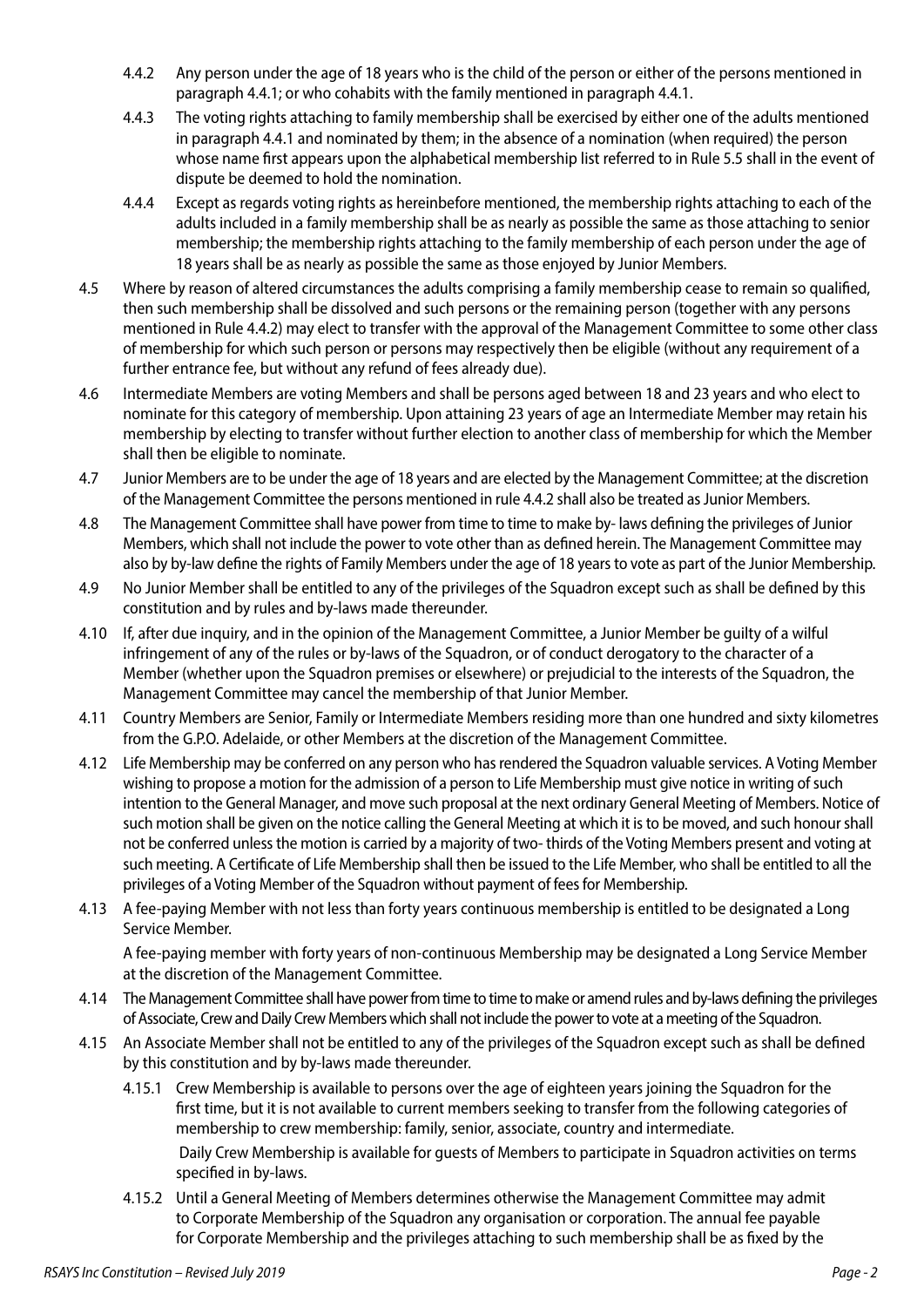Management Committee. The Management Committee shall be at liberty to revoke or suspend any Corporate Membership at any time without assigning any reason for its action if the Management Committee considers such course to be in the best interests of the Squadron.

Corporate Membership shall not carry any voting rights within the Squadron. The number of Corporate Members at any one time shall not exceed six. Corporate membership in each case shall be for a period not exceeding 12 calendar months.

- 4.16 The Management Committee may elect Ex Officio Members, who are limited to:
	- 4.16.1 A Minister of the Crown;
	- 4.16.2 The Commissioner of Police or a police officer nominated by him;
	- 4.16.3 A Director or other officer of a Government Department, whose name has been submitted with the approval of the Director or Chief Executive Officer of the Department concerned;
	- 4.16.4 A person fulfilling the duties of coxswain of a Government vessel moored within the pool.
	- Ex Officio Members are not Voting Members of the Squadron.
- 4.17 The Squadron in General Meeting may limit the number of Ex Officio Members.
- 4.18 The Management Committee may make by-laws to specify the privileges of Ex Officio Members, which shall not exceed the privileges available to any other class of Member, and which shall not include the power to vote at a meeting of the Squadron or the election of Officers or members of the Management Committees or Standing Committees.
- 4.19 An Honorary Member is a member of a recognised yacht Club or Squadron in non-metropolitan South Australia, interstate or overseas, or any visitor to the State, who is admitted as such for a term not exceeding one month. An Honorary Member also includes a member of a metropolitan or other yacht Club or Squadron who is admitted as an Honorary Member for the period of a regatta held under the auspices of the Squadron.

Any such visitor is to be proposed as an Honorary Member by a Voting Member of the Squadron and approved by two members of the Management Committee.

Such Honorary Members during the period of membership shall be entitled to access to the Squadron premises, but shall not vote at the meetings thereof.

- 4.20 A person who possesses qualifications which may in the opinion of the Management Committee be beneficial to the interests of the Squadron may be granted Honorary Membership for a period not exceeding thirty days, having been duly proposed by a Voting Member.
- 4.21 Any member of the Commercial Travellers' Association of South Australia Inc. or of the Public Schools Club Inc. or of the Game Fishing Club of South

Australia Inc. shall, on production of an introduction from the Secretary of such Association or Club or other documentary evidence of membership thereof to the satisfaction of the General Manager, be entitled, whilst remaining a member of such Association or Club, to be admitted as an Honorary Associate Member, and to the right of entry to the Squadron premises on the same conditions as other Members of the Squadron.

- 4.22 The Management Committee shall have power at any time peremptorily to revoke the Membership of an Honorary Member without assigning any reason.
- 4.23 Honorary Members and Honorary Associate Members shall not hold any office in the Squadron nor have any right, title or interest in or to any of the property of the Squadron.
- 4.24 Members leaving South Australia for a period of a year or longer and who wish to defer their membership for the time being, provided that written notification of their intended departure shall have been given to the General Manager, may, at the discretion of the Management Committee, be designated Absent Members. Absent Members may be re-admitted as Members of the same category as before without the payment of an entrance fee.
- 4.25 No Member retiring from the Squadron, or ceasing to be a Member for any cause, shall be entitled to or have any claim upon any portion whatever of the property of the Squadron.
- 4.26 The Members shall be held to consent to and be bound by this constitution and rules of the Squadron, and shall not be entitled to appeal to any Court of Law because of anything done under their provisions.
- 4.27 Any Member who has committed a wilful infringement of the rules, or conducted himself in a manner derogatory to the character of a Member, whether upon the Squadron premises or elsewhere, or prejudicial to the interests of the Squadron, shall be liable to expulsion.

The allegation against the accused Member must, in the first instance, be submitted in writing to the Management Committee by a Member, and a copy shall be forthwith provided to the Member accused, and if upon due investigation the Management Committee shall be of the opinion that the circumstances require the attention of the Squadron, a Special General Meeting shall be convened.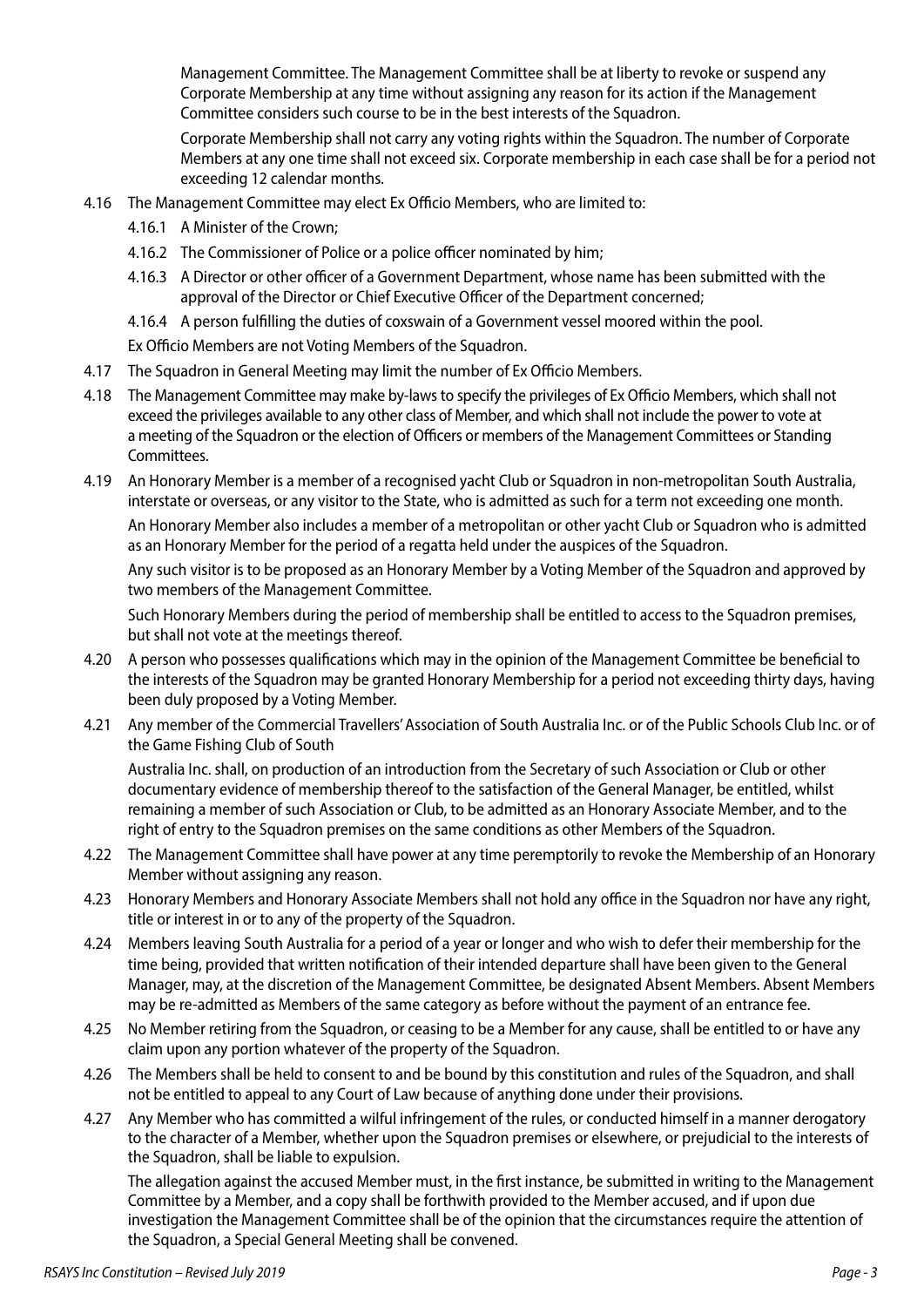<span id="page-5-0"></span>The opinion of such Special General Meeting shall be obtained by secret ballot, when, if two-thirds of the Voting Members present and voting at the meeting, being not less than twenty in number, shall decide that the accused Member has merited expulsion, the Member immediately shall cease to be a Member of the Squadron, and the same shall be notified to the Member forthwith in writing by the General Manager.

Nothing in this clause shall restrict the summary powers of the Management Committee to deal with Junior Members under Clause 4.10.

4.28 A Voting Member of RSAYS Inc is eligible to apply to become a member of RSAYS Ltd without payment of a membership fee, and such membership shall lapse in the event of the Voting Member ceasing to be a member of RSAYS Inc.

#### **4a POWERS**

The Association will have all the powers conferred by Section 25 of the act

#### **5 ELECTIONS AND RESIGNATIONS OF MEMBERS**

- 5.1 A candidate for Membership as a Senior, Family, Intermediate Crew or Associate Member must:
	- 5.1.1 Be proposed by one Voting Member and seconded by another Voting Member; and
	- 5.1.2 Provide details of any previous yachting interest, experience and future intentions with regard to yachting.
	- 5.1.3 The proposal for Membership shall be in writing, shall be signed by the candidate, and shall be forwarded to the General Manager in a form approved by the Management Committee.
- 5.2 A schedule of duly nominated candidates for membership shall be displayed in a conspicuous place in the Club House, and a copy shall be forwarded to all Members whose names appear on the Members Register at least seven days prior to the date on which the election shall take place.

Until a General Meeting of Members determines otherwise it shall be sufficient compliance with Rule 5.2 that the schedule of candidates for membership be forwarded only to those Members on the Members Register who from time to time may notify the General Manager that they require to be supplied with a copy of the schedule (displayed in the Club House in accordance with the Rule).

- 5.3 Nomination for Membership shall be approved by the Management Committee before being submitted to ballot. The Management Committee shall, before approving a nomination, take into account:
	- 5.3.1 The call upon the Squadron facilities by the existing Membership;
	- 5.3.2 The requirements of existing boat owning Members with respect to the crewing and maintenance of yachts;
	- 5.3.3 The past experience, interest, ability and future intentions demonstrated by the candidate in yachting generally;
	- 5.3.4 The relationship (if any) between the candidate and existing Members; and
	- 5.3.5 Such other matters as the Management Committee considers relevant to the advancement of the Objects of the Squadron.
- 5.4 At a General Meeting a secret ballot shall be taken for the election of adult persons who have been duly nominated for membership not less than fourteen days before the meeting at which the ballot is taken.

One black ball in ten shall exclude a nominee from membership, and such exclusion is to be notified by the Chairman at the time. The General Manager shall keep a record of the number of Members voting in each ballot. The vote of an individual Member shall not be disclosed.

#### **Election of New Members**

Until a General Meeting of Members determines otherwise:

- 5.4.1 A Membership Committee (upon unanimous vote of its members on each occasion) may exercise in the place of a General Meeting the power to elect new Members contained in Rule 5.4.
- 5.4.2 Before exercising this power the Membership Committee shall declare itself satisfied that the provisions of Rules 5.1, 5.2 and 5.3 have been observed, but shall not exercise power with respect to any candidate if notice in writing has been received by the General Manager that any Voting Member requires that this supplementary rule be not used on any occasion or with respect to any candidate or list of candidates.
- 5.4.3 The Membership Committee as soon as convenient will table at a General Meeting of Members particulars of men and women so elected.
- 5.4.4 The Management Committee shall constitute the Membership Committee unless and until a General Meeting shall otherwise decide.
- 5.4.5 Nothing in this supplementary rule shall prevent a General Meeting from exercising its powers under Rule 5.4 in respect of a candidate for membership whose application is brought before a General Meeting.
- 5.5 The General Manager shall maintain at the Club House a Members Register of the names and addresses of all the current Members of the Squadron and showing in each case the Category of membership.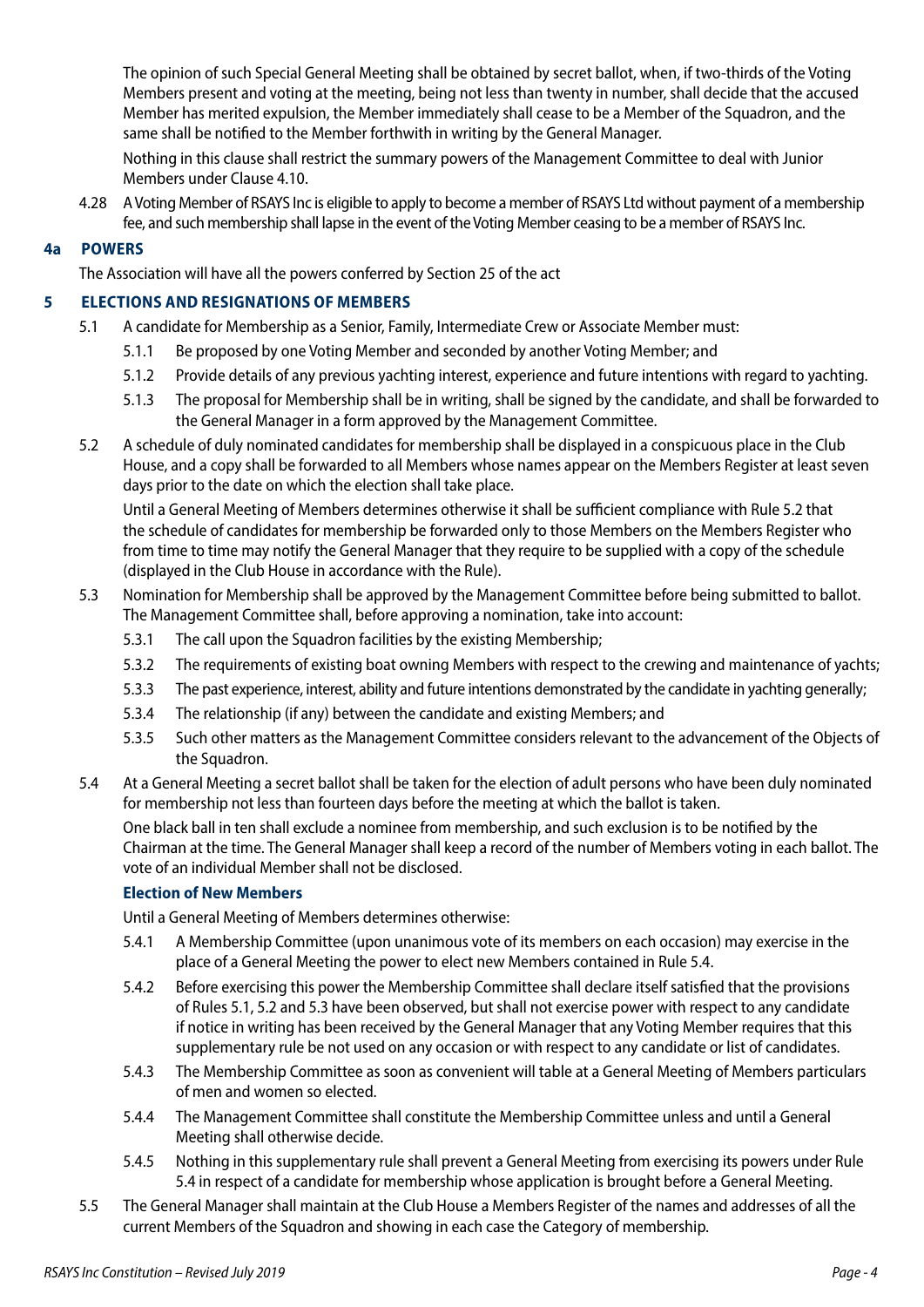- <span id="page-6-0"></span>5.6 The General Manager shall maintain a separate list of Honorary Members and Honorary Associate Members.
- 5.7 Any Member (other than an Honorary Member or an Honorary Associate Member) wishing to resign from the Squadron shall give notice in writing to the General Manager to that effect on or before the 30th day of April in any year and shall pay all arrears due up to the date of notice.

#### **6 MANAGEMENT COMMITTEE**

- 6.1 The management of the Squadron and its affairs shall be vested in a Management Committee of seven (7) Voting Members of the Squadron comprising three Flag Officers (Commodore, Vice Commodore and Rear Commodore), the Treasurer and three other Voting Members.
- 6.2 The members of the Management Committee shall be elected by secret ballot at the Annual General Meeting of Squadron members to hold office until the conclusion of the next Annual General Meeting and shall be eligible for re- election except that no Flag Officer may hold the office of Commodore, Vice- Commodore or Rear-Commodore for more than two consecutive years in each particular office.

Nominations of candidates shall be in writing, signed by the proposer, seconder and nominee, and lodged with the General Manager not later than 28 days prior to the Annual General Meeting. The General Manager shall place the names (and CV's if provided) of all such nominees in a prominent place at the Club House not later than 21 days immediately prior to that meeting. Details of nominations and CV's (if provided) shall be included in the notice convening the Annual General Meeting.

- 6.3 Any period served as an acting Flag Officer shall not be taken into account in determining the term of office of a Flag Officer.
- 6.4 The Management Committee may fill a casual vacancy occurring in the Committee by appointing a person to act in that capacity until an appointment is made at a General or Special General Meeting.
- 6.5 The Commodore is the First Flag Officer. When afloat the Commodore shall control the manoeuvres of the Squadron. The Commodore shall represent the Squadron on official occasions. When present at meetings the Commodore shall take the chair unless the Commodore exercises a discretion to appoint another Voting Member to take the chair at a meeting at which he is present.
- 6.6 The Vice-Commodore is the Second Flag Officer and shall act for the Commodore on such occasions as the latter is absent or unable to act.
- 6.7 The Rear-Commodore is the Third Flag Officer and in the case of absence or inability to act of both the Commodore and Vice-Commodore shall act in their stead.
- 6.8 Each Flag Officer must be a Voting Member and must be the owner of a vessel on the Yacht Register of the Squadron.
- 6.9 At least one Flag Officer should be the owner of a sailing yacht.
- 6.10 Any Flag Officer may during his term of office be temporarily without a vessel.
- 6.11 The Treasurer must be a Voting Member, and shall be in charge of all disbursements of the Squadron. The Treasurer shall cause to be kept proper books and records showing the financial affairs of the Squadron according to generally accepted accounting principles and as required by law. The Treasurer should be present at the General Meetings of Members, and shall present thereat a statement showing the financial position of the Squadron, or shall cause such a statement to be presented by another member of the Management Committee or the General Manager in the Treasurer's absence.
- 6.12 The Management Committee shall meet monthly or more often if necessary to deal with Squadron business. Minutes of all proceedings and resolutions of the committee are to be recorded in books to be kept by the General Manager for that purpose.
- 6.13 A record of attendance by each member at Committee meetings shall be kept and published each year in the Squadron's Annual Report. A member of the Management Committee failing to attend three consecutive meetings without prior written leave of the Committee shall cease to be a member of the Committee.
- 6.14 Any four members of the Management Committee shall form a quorum.
- 6.15 All business coming before the Management Committee shall be decided at meetings of the Committee and a decision of the Committee shall not be valid unless at least four members concur therein. Management Committee meetings may be held by telephone link-up or other contemporaneous audio or audio- visual communication.
- 6.16 The Management Committee may appoint a General Manager and such other employees as it requires for the purpose of carrying out its duties and functions. The terms and conditions of every such appointment shall, subject to any law, be such as the Committee determines and which they shall be entitled to treat as confidential.
- 6.17 The Management Committee may delegate to the General Manager or any other responsible employee any of its powers under this Constitution and may revoke any such delegation.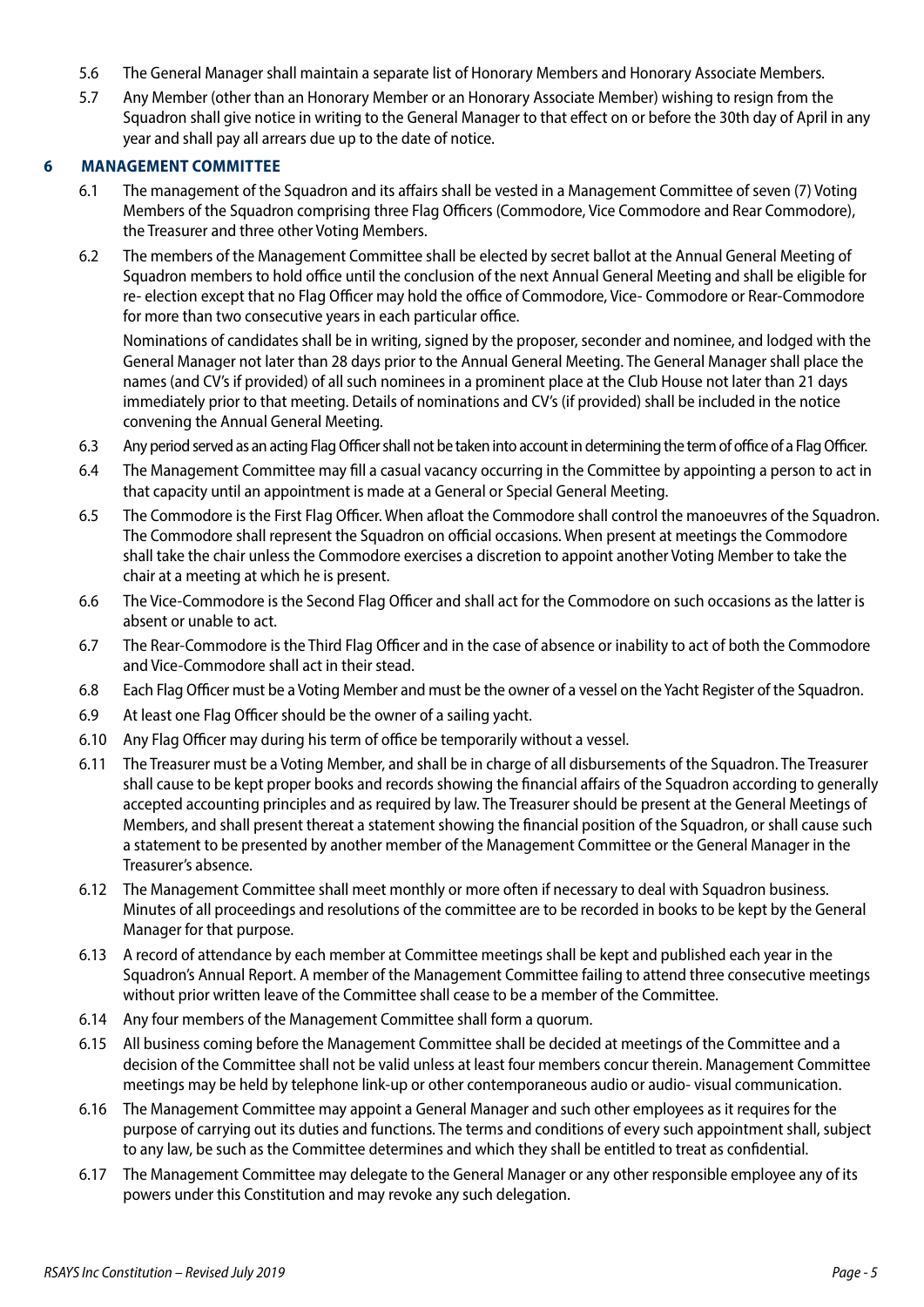- <span id="page-7-0"></span>6.18 The Management Committee shall have power to make by-laws for the proper conduct and management of the affairs of the Squadron provided such by-laws be not inconsistent with this Constitution. The power to make by-laws shall include:
	- (1) A power to impose fees and charges for services (including mooring fees) and to provide penalties for breaches of by-laws.
	- (2) A power to define the privileges attaching to any category of membership.
	- (3) A power to regulate any election within the Squadron.

All By Laws in force as at the date of adoption of this clause (namely 1 January 1998) shall remain in force unless repealed or altered at any time by the Management Committee.

- 6.19 The Management Committee may appoint sub-committees and may co-opt Squadron members and other persons to assist with specified tasks and activities.
- 6.20 The Management Committee may appoint a Squadron member to an honorary office to meet a specific need and may terminate any such appointment without giving a reason.
- 6.21 The Management Committee may call a Member, an Honorary Member or an Honorary Associate Member to account for the actions or inactions of that person or of a person introduced to the Squadron by that Member, Honorary Member or Honorary Associate Member.
- 6.22 The General Manager may bring before the Management Committee a Member who has failed to follow a reasonable request or direction by the General Manager or a duly authorised employee of the Squadron on a matter affecting the good conduct and reputation of the Squadron.

#### **7 STANDING COMMITTEES**

- 7.1 The responsibility for encouraging and organising activities and functions for members, within the scope of the Squadron's objectives, will rest, unless directed otherwise by the Management Committee, with Standing Committees.
- 7.2 The Standing Committees shall be: Racing Committee of 8 members

House and Social Committee of 6 members Cruising Committee of 5 members

Junior Development Committee of 5 members.

All Standing Committee members must be Voting Members of the Squadron except for the Junior Development Committee which shall comprise five (5) adult Squadron members, at least three (3) of whom, including the Chairman, shall be Voting Members.

- 7.3 The Committees shall be elected by secret ballot each year at the Annual General Meeting of Squadron members, except for the Racing Committee, which shall be elected by secret ballot at the annual Racing Skippers and Crews Meeting, upon the vote of Voting Members. This meeting shall be convened before the Annual General Meeting. Half of the members of the Standing Committees shall be elected each year to hold office for two years except where a Committee is of five (5) members when two (2) will stand down one year and three the next.
- 7.4 No Member may be elected to more than one Standing Committee.
- 7.5 A member of a Standing Committee may not be a member of the Management Committee.
- 7.6 Nominations shall be in writing, signed by the proposer, seconder and nominee and lodged with the General Manager not later than 28 days prior to the meeting at which elections are to take place. The General Manager shall place the name of all nominees in a prominent place at the Club House not less than 21 days before that meeting. Details shall be included in the notice circulated to Members convening the meeting.
- 7.7 A Member may nominate for more than one Standing Committee but in the event of election, (which at the Annual General Meeting shall be held in the order; House and Social Committee, Cruising Committee, Junior Development Committee) the nomination to any other Standing Committee shall lapse.
- 7.8 The Chairman of each Standing Committee shall be elected by secret ballot each year by the respective committee within one week of the Annual General Meeting. In the event of an equality of voting or the issue not being resolved by a Standing Committee by the expiration of the week allowed for election of its Chairman, the person on the Standing Committee having the longest Voting Membership of the Squadron shall be deemed to be its Chairman.
- 7.9 When an election is held at a General Meeting of Members to fill a vacancy which has occurred within a committee, such election and any necessary ballot shall be held concurrently with any election or ballot then required to fill any other vacancies within that committee; upon such election being completed the Chairman of that general meeting shall determine by lot the person or persons who shall be deemed to have been elected to fill any casual vacancies. A person so elected to fill a casual vacancy shall be deemed to have been elected for the balance of the term of the committee member whom he has then replaced.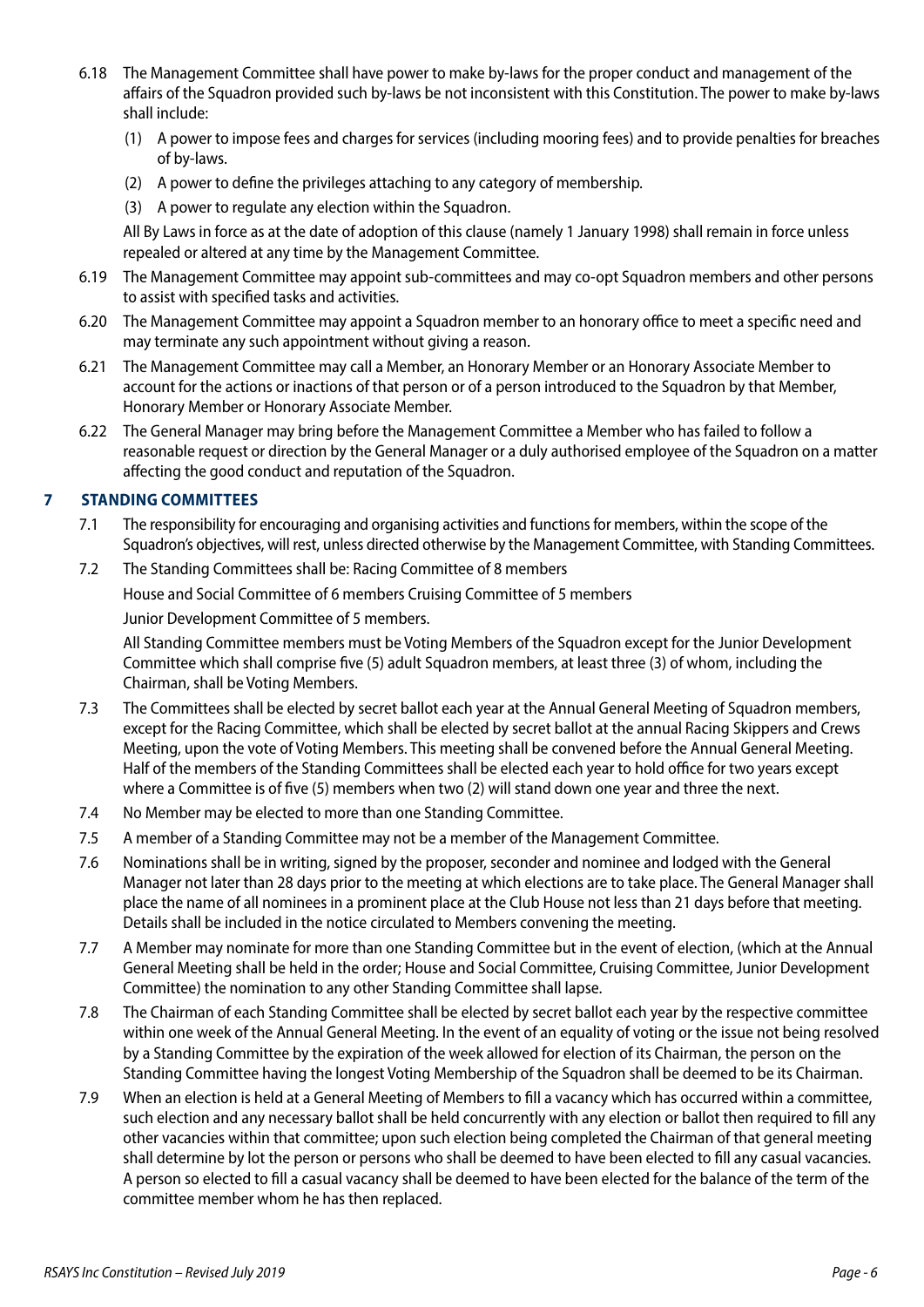- <span id="page-8-0"></span>7.10 A Standing Committee may:
	- 7.10.1 Act notwithstanding a vacancy on it;
	- 7.10.2 Fill any casual vacancy by appointing an eligible Member of the Squadron to act in that capacity until the next Annual Meeting of Members at which elections take place for such Committee;
	- 7.10.3 Appoint any of its members to act as an Acting Chairman in the absence or indisposition of the Chairman; and
	- 7.10.4 Co-opt a Member or other person to assist with specified tasks and activities
	- 7.10.5 Appoint a sub-committee.
- 7.11 Members of the Management Committee shall be entitled to attend and speak at meetings of Standing Committees but shall have no power to vote at such meetings.
- 7.12 Standing Committees ordinarily shall meet once each month with such extra meetings as may from time to time be found necessary.
- 7.13 Each Standing Committee shall appoint a member or members as its secretary and its treasurer and shall ensure that proper records and minutes of its proceedings and resolutions are kept. A copy of minutes of each meeting shall be given to the General Manager as soon as practicable after the meeting for distribution to the Management Committee and to the other Standing Committees.
- 7.14 Each Standing Committee shall carry out the directions of the Management Committee.
- 7.15 Each Standing Committee shall prepare an annual programme and budget for confirmation by the Management Committee and for inclusion of the programme in the Year Book and for notification to Squadron members and other interested parties.
- 7.16 A Standing Committee may recommend to the Management Committee enactment of by-laws required for the proper conduct of affairs within the Standing Committee's area of responsibility.
- 7.17 Standing Committees may request a meeting with the Management Committee for the purpose of presenting matters of concern on which it is considered action by the Management Committee is desirable or necessary.
- 7.18 A Standing Committee may report to the Management Committee any disobedience of rules or the neglect or mismanagement of any yacht or the conduct of any Member or person accompanying or introduced by a Member. The Management Committee shall then conduct such due inquiry as it sees fit. It may, if satisfied that a yacht owner is not complying with or maintaining the general order and discipline of the Squadron, give the said owner twenty-one days' notice to remove the yacht from the Squadron's general premises.
- 7.19 The respective Standing Committees shall each have, unless otherwise directed by the Management Committee, the following general areas of responsibility:
	- 7.19.1 the Racing Committee shall be responsible for promoting, organising and conducting yacht racing between Squadron members and with members of other clubs including providing and crewing official boats, appointment of race officials, official measurers, handicappers, safety officers and protest committees and any other matters directly related to the organisation and conduct of racing.
	- 7.19.2 the House and Social Committee shall be responsible for promoting and organising social functions and events especially those aimed at encouraging fellowship amongst Squadron members; for advising and assisting the General Manager in overseeing the operations of the dining room and bar; for setting rules for the use of the Squadron's library, recommending acquisitions of publications and for appointing an Honorary Librarian.
	- 7.19.3 the Cruising Committee shall encourage and represent the interest of members in cruising.
	- 7.19.4 the Junior Development Committee shall encourage and represent the interests of Junior Members and other young people in yacht racing and related social activities. For this purpose it may appoint a Junior Committee of up to five Junior Members, including a chairman who shall be known as the Junior Captain, for such periods as the Junior Development Committee may determine but not extending beyond the conclusion of the next Annual General Meeting of Squadron members.

#### **8 CONVENTIONS**

- 8.1 Conventions will be established within the Squadron to provide a guide to the practices generally to be followed, but it is implicit in this rule that there may be special occasions when it is inconvenient for a convention to be observed.
- 8.2 A General Meeting of Members by resolution may establish as a convention a practice to be observed by Members and may subsequently vary or repeal that convention.
- 8.3 When a convention exists with respect to a practice to be observed at meetings of the Squadron it shall be the duty of the Chairman of a meeting at his discretion to draw the same to the attention of the meeting.
- 8.4 A description of a convention and its relevance may be promulgated to Members through a Squadron Circular, by notices placed in the Club House or by other means, and as determined by the Management Committee.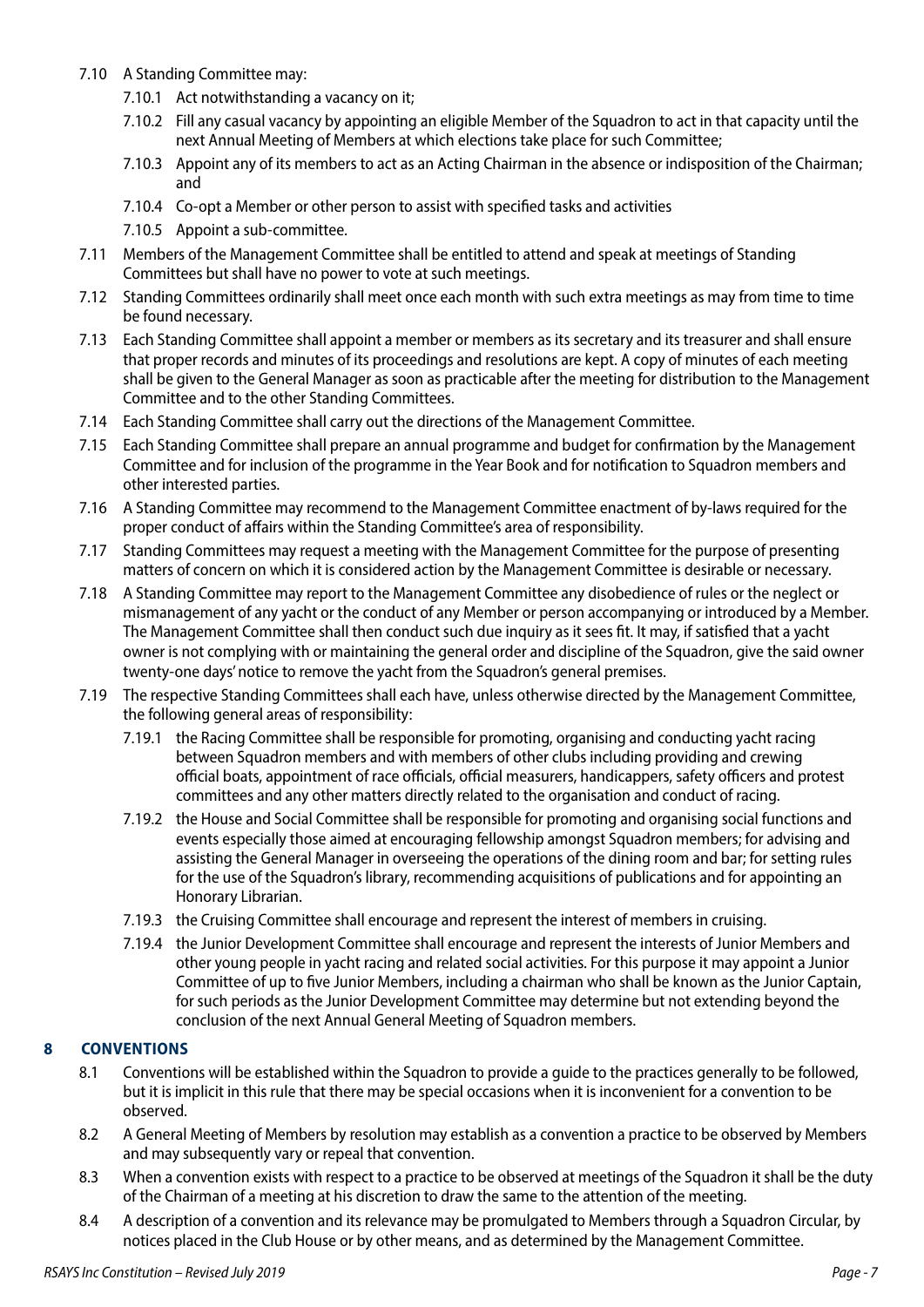#### <span id="page-9-0"></span>**9 UNIFORMS, FLAGS AND BURGEES**

- 9.1 The Male Official Dress (Number 1 Rig) shall be a double breasted navy blue jacket with Squadron buttons, white shirt with black tie, long white trousers with white socks and shoes (not sandshoes or sneakers) and Squadron cap.
- 9.2 The Male Squadron uniform (Number 2 Rig) shall consist of a plain navy blue jacket with Squadron buttons, white shirt and Squadron tie, grey trousers and black shoes.
- 9.3 Whites (Number 3 rig) shall consist of a white shirt with epaulettes with or without Squadron badge, long white trousers with white belt, white socks and white shoes (not sandshoes or sneakers). A navy blue or white Squadron jumper may be worn if desired and a Squadron cap according to direction or circumstances.
- 9.4 The Squadron cap shall be a peaked cap with white top and Squadron badge, for both summer and winter.
- 9.5 The female Squadron uniform shall consist of a skirt or trousers, blouse and jacket (each of which should be principally white or navy blue), accessories in the colours and style of the Squadron, with scarf and brooch and matching shoes.
- 9.6 The Commodore will determine the Rig of the Day before an official function.
- 9.7 The uniform or official dress may be varied by convention at a General Meeting without the need for formal amendment of this constitution.
- 9.8 Associate Members shall be entitled to wear the uniform and Official Dress of the Club.
- 9.9 Junior Members shall be entitled to wear the uniform and Official Dress of the Club.
- 9.10 The Squadron Ensign shall be the blue ensign of Her Majesty's Fleet.
- 9.11 No vessel on the Yacht Register of the Squadron shall fly the blue ensign of Her Majesty's Fleet unless the owner holds a current warrant to do so and is personally present aboard at the time.
- 9.12 Vessels on the Yacht Register of the Squadron not in possession of a warrant to fly the Blue Ensign should while under way and not racing fly the Australian red or blue ensign.
- 9.13 The Squadron Burgee shall be a blue pennant with a white cross patee surmounted by the Imperial Crown. The blue ensign must never be worn unaccompanied by the Burgee of the Squadron. The Burgee may be flown alone.
- 9.14 The Burgee of the Squadron may be flown only from vessels on the Yacht Register and when a Member is aboard or in control of the vessel, being only temporarily absent.
- 9.15 The Commodore's Pennant shall be the Squadron Burgee with swallow tail.
- 9.16 The Vice-Commodore's Pennant shall be the Squadron Burgee with swallow tail and with one white ball in the upper inner canton.
- 9.17 The Rear-Commodore's Pennant shall be the Squadron Burgee with swallow tail and two white balls in the upper inner canton.
- 9.18 The Past Commodore's Pennant shall be the Squadron Burgee Rectangular.
- 9.19 The Official Boat Pennant shall be the Squadron Burgee surrounded on the fly by a white border.

#### **10 GENERAL MANAGER AND OTHER EMPLOYEES**

- 10.1 The principal salaried employee of the Squadron shall be the General Manager, who shall have unless otherwise directed by the Management Committee, authority over all other persons employed by the Squadron. The General Manager shall be accountable to the Management Committee and shall be invested with such powers and responsibilities as may be specified by the Management Committee.
- 10.2 The General Manager shall keep suitable records of all matters affecting the Squadron, including minutes of all official meetings. Unless on leave, the General Manager shall attend all meetings of the Management Committee, and the General, Special General and Annual General Meetings of Members. The General Manager shall deal with the correspondence of the Squadron, attend to the management of the Squadron's general premises; and will see that all instructions from the Management Committee are duly carried out.
- 10.3 The General Manager shall maintain financial records according to the directions of the Treasurer.
- 10.4 The General Manager shall ensure that he maintains up-to-date records, with special reference to the Members Register, the Yacht Register and the Register of Racing Yachts, together with such other information as directed by the Management Committee. Such lists may be perused by Members on request.
- 10.5 The General Manager shall post to all Members on the Members Register the Squadron Circular, the Year Book, notices of meetings and the like.
- 10.6 No payment, part payment or gift to the General Manager or other employees of the Squadron shall be made or accepted by way of commission or allowance from or upon the receipts of the Squadron for liquor or any other material or service supplied to the Squadron.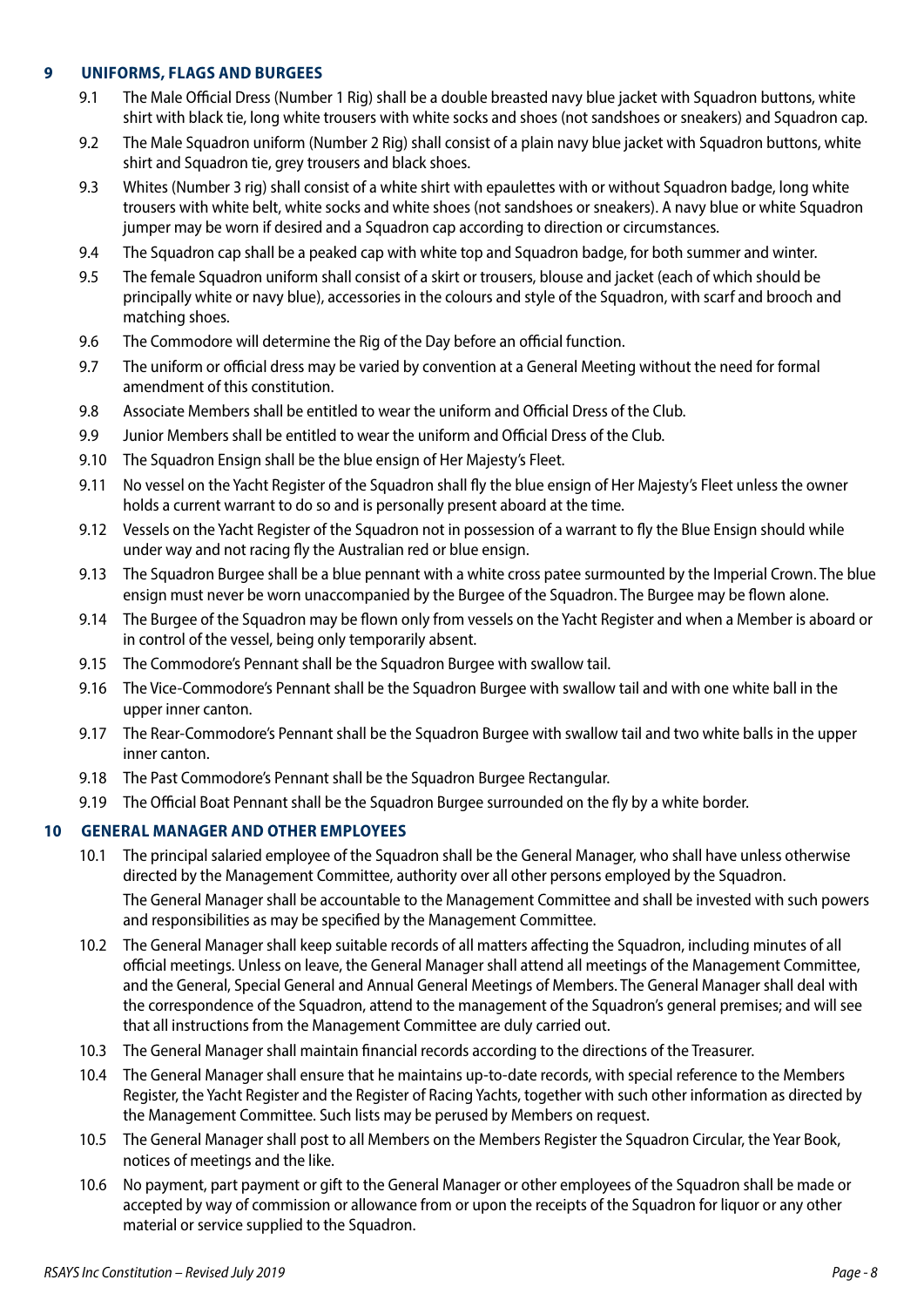- <span id="page-10-0"></span>10.7 No employee of the Squadron shall accept from a Member a gratuity or gift, including liquor.
- 10.8 No person under eighteen years of age shall be employed by the Squadron in the provision of alcoholic liquor.
- 10.9 A Member who is reimbursed by the Squadron shall not thereby be deemed to be an employee of the Squadron.

#### **11 FINANCIAL AUTHORITIES, SEAL AND PUBLIC OFFICER**

- 11.1 There shall be a Seal of the Squadron, of which the Flag Officers for the time being shall be Seal Holders.
- 11.2 The Seal of the Squadron shall be affixed to an instrument only by authority of a resolution of the Management Committee, and in the presence of a Seal Holder and the General Manager, who shall sign every instrument to which the Seal shall be so affixed. In the absence of the General Manager another Seal Holder may sign in his stead.
- 11.3 The General Manager shall be the Public Officer of the Squadron.
- 11.4 Acting on the advice of the Treasurer, the Management Committee shall authorise the opening, operation and closing of accounts with banks and other financial institutions, matters relating to investments and realisation of securities and the like.
- 11.5 No such account shall be operated, and no investment activity undertaken, unless so authorised.
- 11.6 All such accounts and instruments shall require two signatures. Only persons authorised by the Management Committee may be signatories to any financial transaction of the Squadron.
- 11.7 Unless requested otherwise, all moneys received shall be acknowledged by receipt, and shall be paid into the Squadron's banking or other financial account as directed by the Treasurer.
- 11.8 The Management Committee shall appoint an Auditor of the Squadron's financial affairs, who must be duly qualified for the purpose.
- 11.9 The Squadron's financial year shall finish on the 30th day of April in each year.
- 11.10 At the conclusion of each financial year, the Treasurer shall be responsible for presentation to Members of audited annual accounts which will be prepared in accordance with currently accepted accounting practices.
- 11.11 Any Annual General, General or Special General Meeting of the Squadron may by resolution authorise the Management Committee to sell, mortgage or otherwise charge any portion of the real and personal property of the Squadron over a value to be determined by a General Meeting in such manner and for such purposes as may by such resolution be determined; provided that not less than seven days' previous notice in writing of the intention to move such resolution shall have been given to each Voting Member whose name is current on the Members Register.
- 11.12 Property having a value less than the value fixed in accordance with the preceding clause may be sold on the authority of the Management Committee.
- 11.13 Trading stock may be bought and sold in the usual course of trading.
- 11.14 When a proposal involving major capital expenditure by the Squadron is to be put to a meeting of Members, financial details of that proposal (ie. the costs of the proposal, the method of payment of those costs and the method of recovery of those costs) shall be circulated in writing to each Member whose name is current on the Members Register not less than seven days before the meeting at which the proposal is to be considered.

#### **12 SUBSCRIPTIONS AND FEES**

- 12.1 The entrance fees and annual subscriptions for all categories of Membership (other than for Life Members, Absent Members, Honorary Members, and Honorary Associate Members) shall be as fixed from time to time by a General Meeting of Members.
- 12.2 The annual subscription of a newly elected Member shall be payable within one calendar month of election.
- 12.3 Annual subscriptions thereafter shall become due and payable in advance on the first day of May in each year.
- 12.4 The Annual Subscriptions for new members shall be calculated on a pro rata basis.
- 12.5 Any Member, who fails to pay the annual subscription within three months after it becomes due, may, at the discretion of the Management Committee, be struck from the Members Register, and thereupon shall cease to be a Member of the Squadron. Any such Member shall nevertheless remain obligated to the Squadron for any unpaid accounts, including subscriptions and fees. Reinstatement to membership may be made on payment of all outstanding fees and subscriptions plus 25% of the annual subscription applicable.
- 12.6 When an Intermediate Member turns 23, the ordinary Membership entrance fee shall be applicable, but such fee shall be reduced by one fifth for every year of continuous financial Intermediate Membership.
- 12.7 A financial Intermediate Member attaining the age of 23 years during a financial year shall, on transfer to another form of Membership, be granted appropriate Membership status, without any further subscription being payable in respect of that financial year.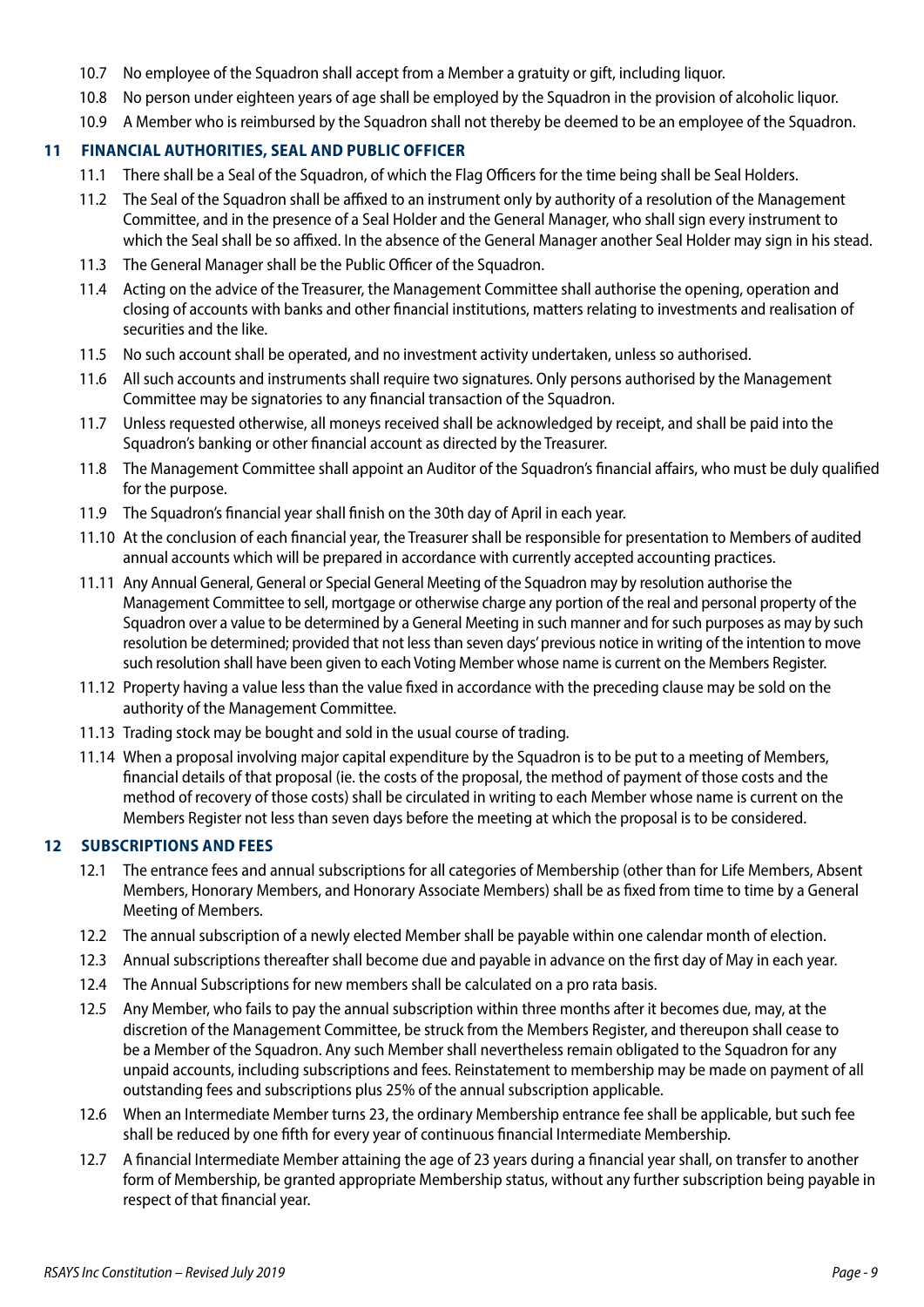- <span id="page-11-0"></span>12.8 Any Intermediate or Country Member, who is owner or part owner of a yacht moored in the Squadron basin, allocated dry sailing space, or raced in a senior class, shall pay the full annual subscription fee payable by a Senior Member or the full fee of Family Membership.
- 12.9 A Junior Member on attaining the age of 18 years shall cease to be a Junior Member of the Squadron. If such a person shall desire to become an adult Member, he or she must be elected in accordance with this constitution, provided that a Junior Member nominated for Membership within one month of reaching the age of 18 years, who has been a Junior Member for at least two years, shall not, if subsequently elected, be called upon to pay any entrance fee to the Squadron.
- 12.10 On the election of each new Member, the General Manager shall notify that person in writing of election, provide a copy of the constitution and by-laws to the new Member, and shall state the amount of the entrance fee and annual subscription (as applicable) which must be paid within one month from the election of the candidate. On payment of the entrance fee and annual subscription, the new Member shall be enrolled on the Members Register. No person shall be considered or described as a Member of the Squadron until such fees are paid.
- 12.11 Honorary Members, Honorary Associate Members, Life Members, and Absent Members shall not be liable to pay any annual subscription.
- 12.12 A duly accredited financial member of any Yacht Club or Squadron (which in the opinion of the Management Committee has reciprocal provisions and is of status equivalent to that of the Squadron) may be admitted as a Member without the payment of an entrance fee.
- 12.13 The annual subscription for any Long Service Member having not less than forty years Membership of the Squadron shall be reduced to one half the applicable subscription. For a Long Service Member having not less than fifty years Membership of the Squadron, the annual subscription shall be 10% of the applicable subscription otherwise payable.
- 12.14 The Treasurer, with the approval of the Management Committee, may remit to such extent as he shall think fit the annual subscription payable by any Member (other than a boat owner) who currently holds a Commonwealth Social Security Pensioner Card and who has been a Member of the Squadron for a continuous period in excess of 10 years.
- 12.15 Interest may be charged on accounts of Members overdue beyond 90 days from the due date for payment, at a rate of interest to be determined by the Management Committee.
- 12.16 Where by reason of changed circumstances a Member elects to transfer with the approval of the Management Committee to an alternative class of membership, there will be no refund of any membership fees already paid.

#### **13 VOTING POWERS AND MEETINGS**

- 13.1 Voting Members: The following membership classifications of the Squadron shall have the power to vote at Squadron meetings and on Squadron issues, namely Senior Members, Intermediate Members, Life Members and Family Members. In order to exercise their voting rights, other than as covered by clause 13.3 below, such Members shall be financial members at the time when they vote.
- 13.2 In the case of Family Membership, only one adult may exercise a vote in accordance with rule 4.4.3. A person included within a Family Membership who is not an adult may not exercise a vote.
- 13.3 A Member who has been granted partial remission of subscriptions or fees or a variation of payments may exercise a vote according to the eligibility applying as if there had been no such remission or variation.
- 13.4 Associate Members, Crew Members, Daily Crew Members, Corporate Members, Absent Members, Ex Officio Members, Honorary Members and Honorary Associate Members do not have the power to vote.
- 13.5 The power to vote at a General Meeting or Special General Meeting shall be confined to Voting Members present and voting.
- 13.6 The Annual General Meeting of the Squadron shall be held within five months of the end of the Squadron's financial year.
- 13.7 General Meetings of Members shall be held at such time and place as may from time to time be appointed by the Management Committee. They will ordinarily be held quarterly. References in this constitution to "General Meetings" include Annual General Meetings.
- 13.8 The General Manager shall call a Special General Meeting when directed by the Commodore, or upon receiving a requisition signed by not less than four members of the Management Committee or twenty Voting Members of the Squadron, specifying the object of the proposed meeting.
- 13.9 A General or Special General Meeting shall have the power of filling a vacancy that may occur in the Management Committee provided that seven days notice in writing of such intended election shall have been given to each Member whose name appears on the Members Register. A person so elected to fill a casual vacancy shall be deemed to have been elected for the balance of the term of the Officer whom he has replaced.
- 13.10 At a Special General Meeting no business shall be transacted other than that specified in the notice convening such meeting.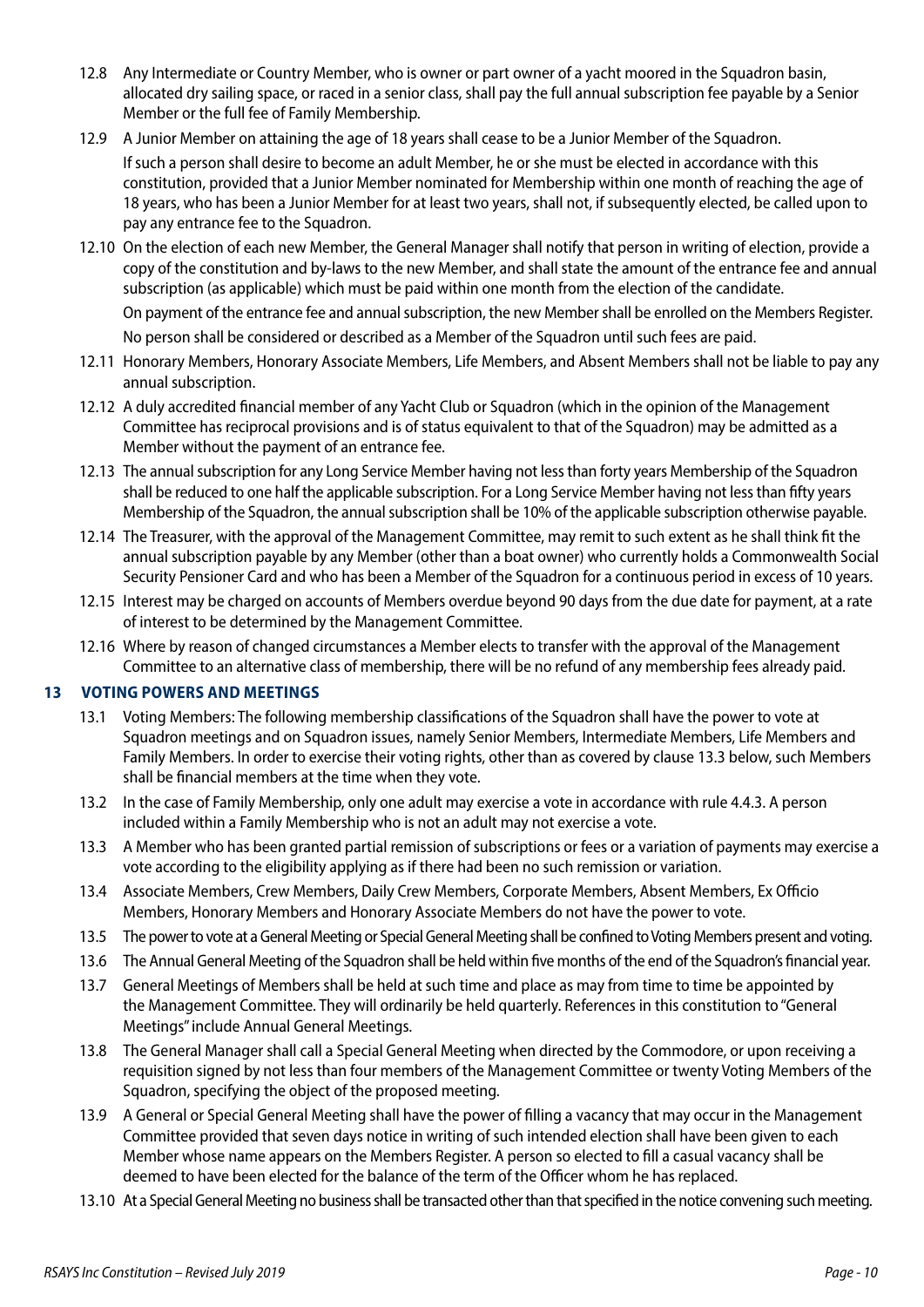- <span id="page-12-0"></span>13.11 In any contested election a vote shall not be invalid because a person did not vote for as many candidates as there were vacancies.
- 13.12 The General Manager shall ensure that minutes are kept of all General Meetings and Special General Meetings, which shall be confirmed at the next Annual or General Meeting. The General Manager shall allow Members to peruse minutes of General Meetings and Special General Meetings.
- 13.13 Except in a case of special urgency or when the provisions of clause 21.2 apply at least seven days notice shall be given of the calling of a General Meeting of Members including a Special General Meeting.

#### **14 RULES AND PROCEDURES AT MEETINGS**

- 14.1 Motions and amendments may be proposed and seconded only by Voting Members.
- 14.2 No discussion on a matter to be resolved by vote shall take place except on a motion or amendment, moved and seconded, and put in writing if so demanded by the Chairman.
- 14.3 Only one amendment shall be entertained at one time. If an amendment varying the motion be carried, it shall become the substantive motion, and the original motion then lapses. It will be competent, whether the amendment be carried or not, to receive other amendments, one at a time, to be decided in like manner until the subject is finally disposed of.
- 14.4 No Voting Member shall propose more than one amendment upon a motion, and no person shall speak more than once upon either motion or amendment, except the mover of the motion, who shall be entitled to make a final reply, unless prevented from doing so by passage of a motion "that the question be put". Thereupon all discussion shall cease, and the question shall be put.

A Voting Member seconding a motion or amendment without remarks shall not be held to have spoken thereon.

14.5 An amendment to the effect "that the question be now put" shall be moved only by a Voting Member who has neither proposed nor seconded the motion or amendment and who has not spoken thereon.

Such an amendment shall take precedence over all matters before the meeting, including any attempt to raise points of order. No discussion shall be allowed thereon, and the Chairman shall forthwith present that amendment for immediate vote.

If that amendment be passed, the Chairman shall forthwith present the matter before the meeting to immediate vote, and in this situation there is no right of the mover of the prior motion or amendment to final reply.

- 14.6 Non voting Members and visitors introduced to a meeting by Members may speak only at the discretion of the Chairman.
- 14.7 The General Manager shall ensure that ballot papers for the election of members of the Management and Standing Committees and proposals to be resolved by secret ballot are issued only to Voting Members.
- 14.8 A Member, with the consent of the Chairman, may offer an explanation of any particular expression used, but must be confined strictly to such.
- 14.9 Any subject that may once be settled by vote cannot be again entertained at the same meeting.
- 14.10 Unless otherwise specified in this constitution a matter proceeding to a vote may be resolved by show of hands. A meeting may resolve by majority vote to resolve a matter by secret ballot or by formal division. There shall be no record kept of the vote of any individual Member.
- 14.11 The Chairman shall nominate such persons as he thinks fit to act as scrutineers, the minimum number being two. In the case of a disputed return by the scrutineers, the meeting may by majority vote determine to conduct a second vote, the result of which shall be declared by the Chairman to be final.
- 14.12 On all questions, and during all discussions, the person speaking shall address the meeting through the Chairman, and shall be standing.
- 14.13 In all cases where a point of order is raised, the Member raising the same shall state the point of order clearly and distinctly, and if a Member be speaking at the time that the point of order is raised, that Member shall be seated until the point of order is decided. The Chairman shall decide the matter promptly. Any discussion on a point of order shall take place only by way of formally and duly moved motion or amendment.
- 14.14 The interpretation of these rules and of procedures to be followed at any meeting shall, in the first place, be left to the Chairman. Any Member present may require the Chairman to submit the question of interpretation to the Meeting, by way of formal motion duly proposed and seconded by Voting Members. If the decision of a majority of two-thirds of the Voting Members present and voting be adverse to the opinion of

the Chairman, then the Chairman must submit to such decision. There shall be no power in this situation to amend this constitution other than as provided therein.

- 14.15 In all cases not herein provided a last resort shall be had to the ordinary rules of debate.
- 14.16 At all Meetings the Chairman shall have a casting vote only except at Management Committee Meetings when the Chairman shall have a deliberative vote only.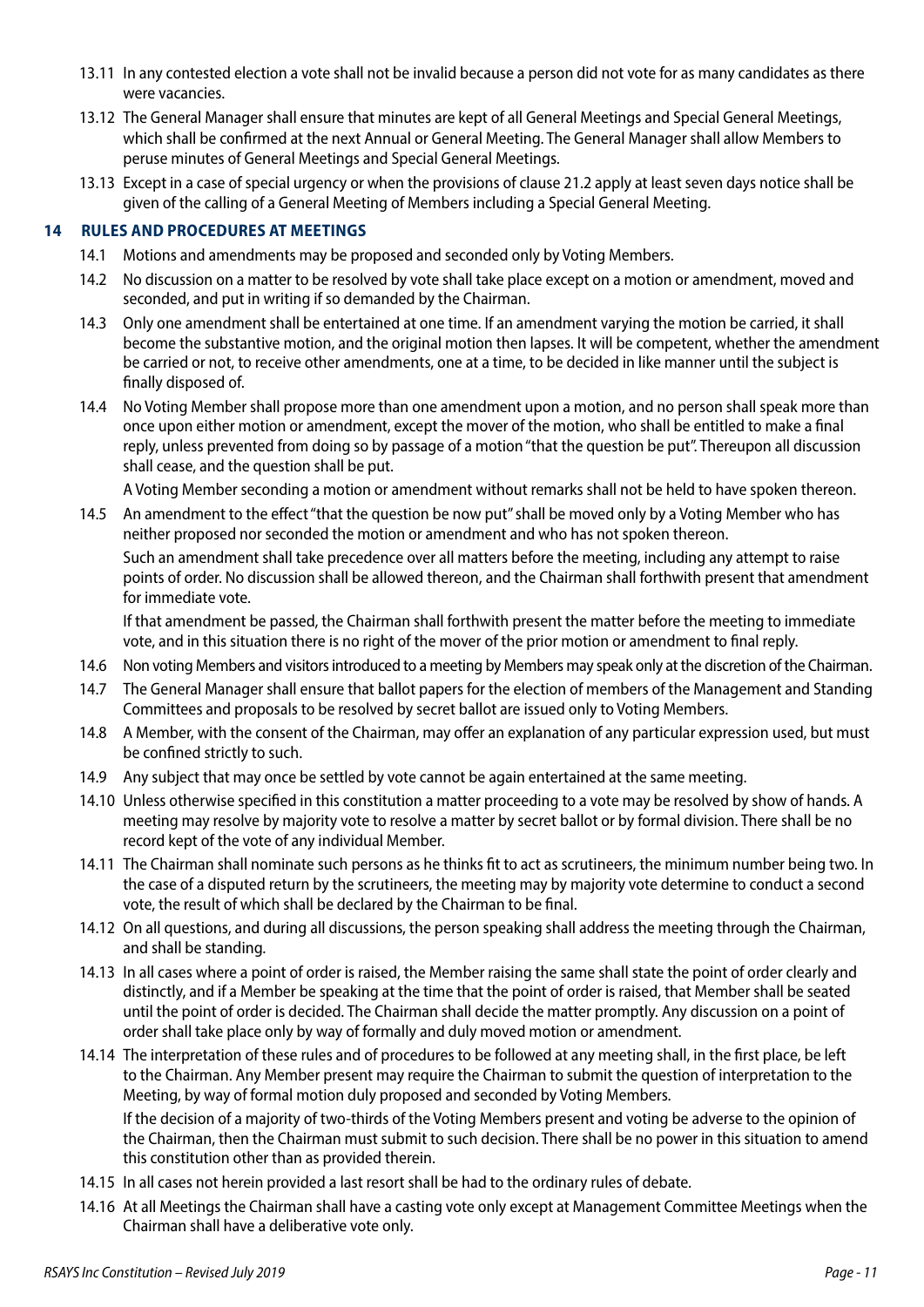#### <span id="page-13-0"></span>**15 QUORUM**

A quorum shall be constituted as follows:

- 15.1 At an Annual General Meeting 15 Members eligible to vote.
- 15.2 At a General or Special General Meeting 10 Members eligible to vote.
- 15.3 At a Special General Meeting to consider the expulsion of a Member 20 Members eligible to vote.
- 15.4 The Association may be would up for in the manner provided for in the act
- 15.5 At Standing Committee Meetings:

| Racing                  | 3 |
|-------------------------|---|
| <b>House and Social</b> | 3 |
| Cruising                | 3 |
| Junior Development 3    |   |

#### **16 GENERAL PREMISES**

16.1 The general premises includes the grounds, pool and Club House situated at

161 Oliver Rogers Road, Outer Harbor, and shall be under the day-to-day jurisdiction of the General Manager according to policy directions issued by the Management Committee. The General Manager has authority to take such action as he thinks fit concerning the security of the general premises, yachts, property brought to the general premises by Members and by others, and related matters, including appointment of employees to act on his behalf on such matters.

#### **17 CLUB HOUSE AND LICENSED PREMISES**

- 17.1 The Management Committee shall take such action as is required to comply with the Liquor Licensing Act 1985. All Members, employees and other persons allowed access to the Licensed Premises shall at all times abide by the requirements of that act, including accepting relevant directions from employees.
- 17.2 The Licensed Premises shall be as determined by the Liquor Licensing Commissioner, which at his direction does not include water under the jurisdiction of the Squadron.
- 17.3 No person under the age of eighteen years shall purchase, consume or serve alcohol on the Licensed Premises.
- 17.4 The Club House shall be open at such times as are directed by the Management Committee.
- 17.5 The Management Committee may direct that part or all of the Club House shall be open only to persons authorised by the Management Committee, and may also direct the General Manager to close all or part of the Club House.
- 17.6 A Member or an Honorary Associate Member may introduce visitors to the general premises of the Squadron, for whose conduct he or she will be responsible and accountable.
- 17.7 An Honorary Member may, with the permission of the General Manager, introduce visitors for the day of visit only, for whose conduct he or she will be responsible and accountable.
- 17.8 The standards of dress applying in the Club House shall be determined by the House and Social Committee. The General Manager or an employee at his direction may require a person not considered to meet acceptable standards of dress to leave or not to enter that part of the Club House determined by the General Manager.

#### **18 YACHTING RULES**

- 18.1 The General Manager shall maintain a Yacht Register, in which shall be recorded details of all yachts accepted by the Management Committee as being vessels of the Squadron. To achieve this every Member who owns a yacht shall furnish to the General Manager such information as may be required.
- 18.2 No yacht shall be admitted to any of the privileges of the Squadron until accepted for the Yacht Register.
- 18.3 The owner of a yacht duly entered on the Yacht Register shall, on application to the General Manager, receive the Squadron Certificate in Form D of the schedule hereto, signed by the Commodore and General Manager.
- 18.4 Any yacht, which in the opinion of the Management Committee is unfit, shall be not placed on nor be permitted to remain on the yacht register.
- 18.5 No yacht belonging to more than one owner shall be placed on the Yacht Register unless each part-owner is a Senior Member, Intermediate Member, Life Member or a Family Member.
- 18.6 Yachts owned by Junior Members may be placed on the Yacht Register, and enter for and compete in the races of the Squadron notwithstanding the preceding rule.
- 18.7 Junior Members may steer yachts in any of the races of the Squadron.